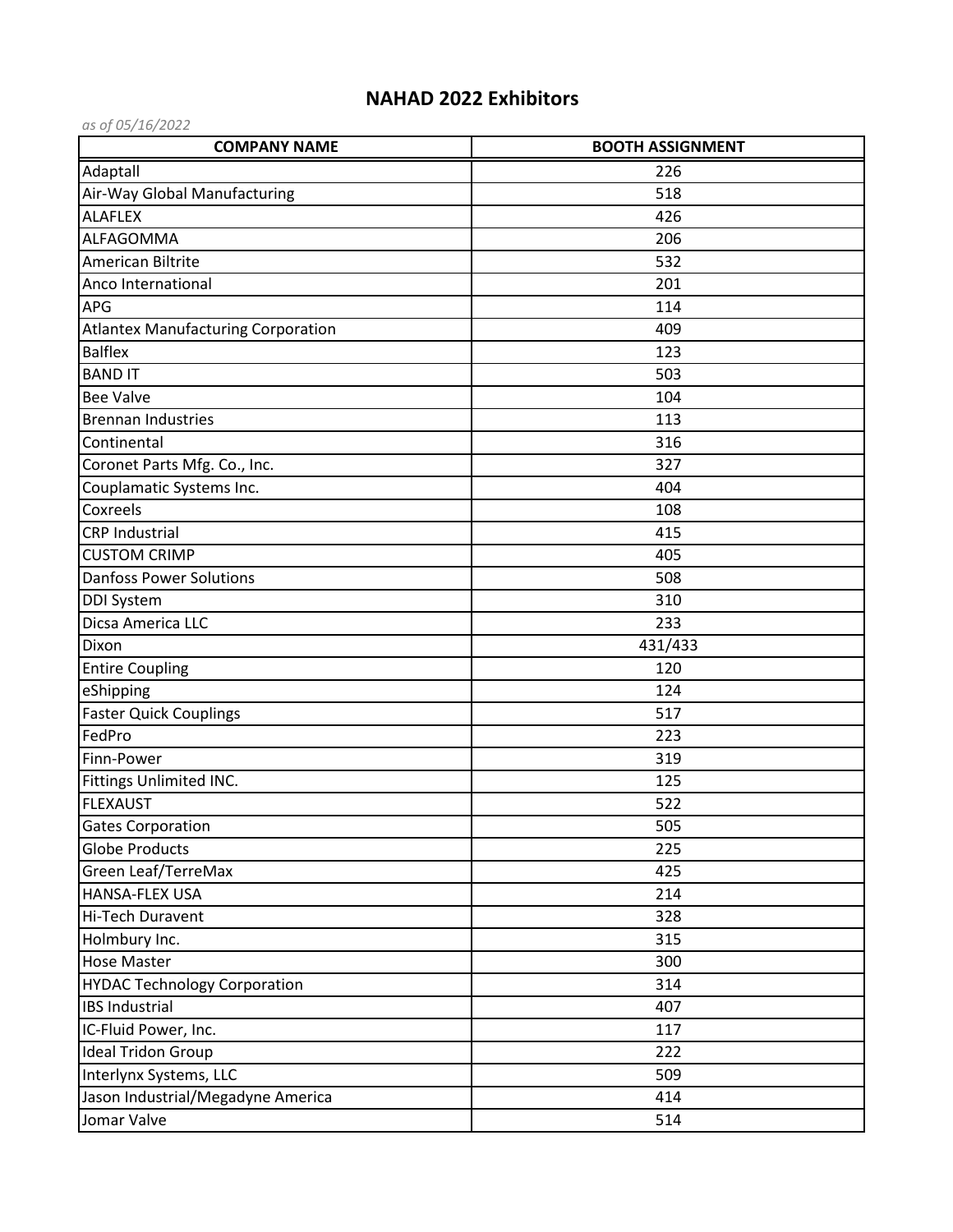| Kanaflex Corporation                        | 332     |
|---------------------------------------------|---------|
| <b>KCI Publishing Corporation</b>           | 111     |
| Key Industrial Hose (KIH)                   | 324     |
| Kongberg Automotive, Fluid Transfer Systems | 212     |
| Kuriyama Hydraulic Connections              | 210     |
| Kuriyama Industrial and Layflat Hose        | 209     |
| <b>Kurt Manufacutring</b>                   | 502     |
| <b>LGV Coupling</b>                         | 213     |
| Marken Manufacturing                        | 309     |
| Masterduct, Inc.                            | 312     |
| <b>Midland Industries</b>                   | 406/408 |
| <b>Motus Logistics</b>                      | 533     |
| MTO Hose Solutions, Inc.                    | 205     |
| NewAge Industries                           | 422     |
| NorthWest Hydraline                         | 413     |
| Novaflex                                    | 218     |
| <b>NRP JONES LLC</b>                        | 122     |
| Omegaflex                                   | 119     |
| OP USA Inc.                                 | 323     |
| <b>OPW</b>                                  | 215     |
| Penflex                                     | 423     |
| PIRANHA HOSE PRODUCTS                       | 207     |
| Plastiflex                                  | 424     |
| Polyhose Inc.                               | 306     |
| Ponaflex Hose Manufacturing, Inc.           | 313     |
| Premier Industrial Hose Manufacturing Ltd   | 329     |
| <b>Proco Products</b>                       | 305     |
| <b>Production Tube Cutting</b>              | 516     |
| ProFlow Dynamics, LLC                       | 326     |
| ProPulse, A Schieffer Company               | 304     |
| PT                                          | 301     |
| Python Protective Sleeves + Covers          | 501     |
| <b>Rubber Tree Systems</b>                  | 333     |
| Salco Products, Inc.                        | 504     |
| Semperit                                    | 308     |
| <b>Service First Processing</b>             | 432     |
| <b>SHF Family</b>                           | 107     |
| <b>Smart-Hose Technologies</b>              | 128     |
| Smithers                                    | 412     |
| Snap-tite Hose                              | 219     |
| Specialty Saw Inc.                          | 416     |
| <b>Spectronics Corporation</b>              | 216     |
| <b>SRM INDUSTRIES INC</b>                   | 511/513 |
| <b>Stauff Corporation</b>                   | 116     |
| Stucchi USA                                 | 232     |
| SUPERKLEAN                                  | 523     |
| Taimi Hydraulics                            | 515     |